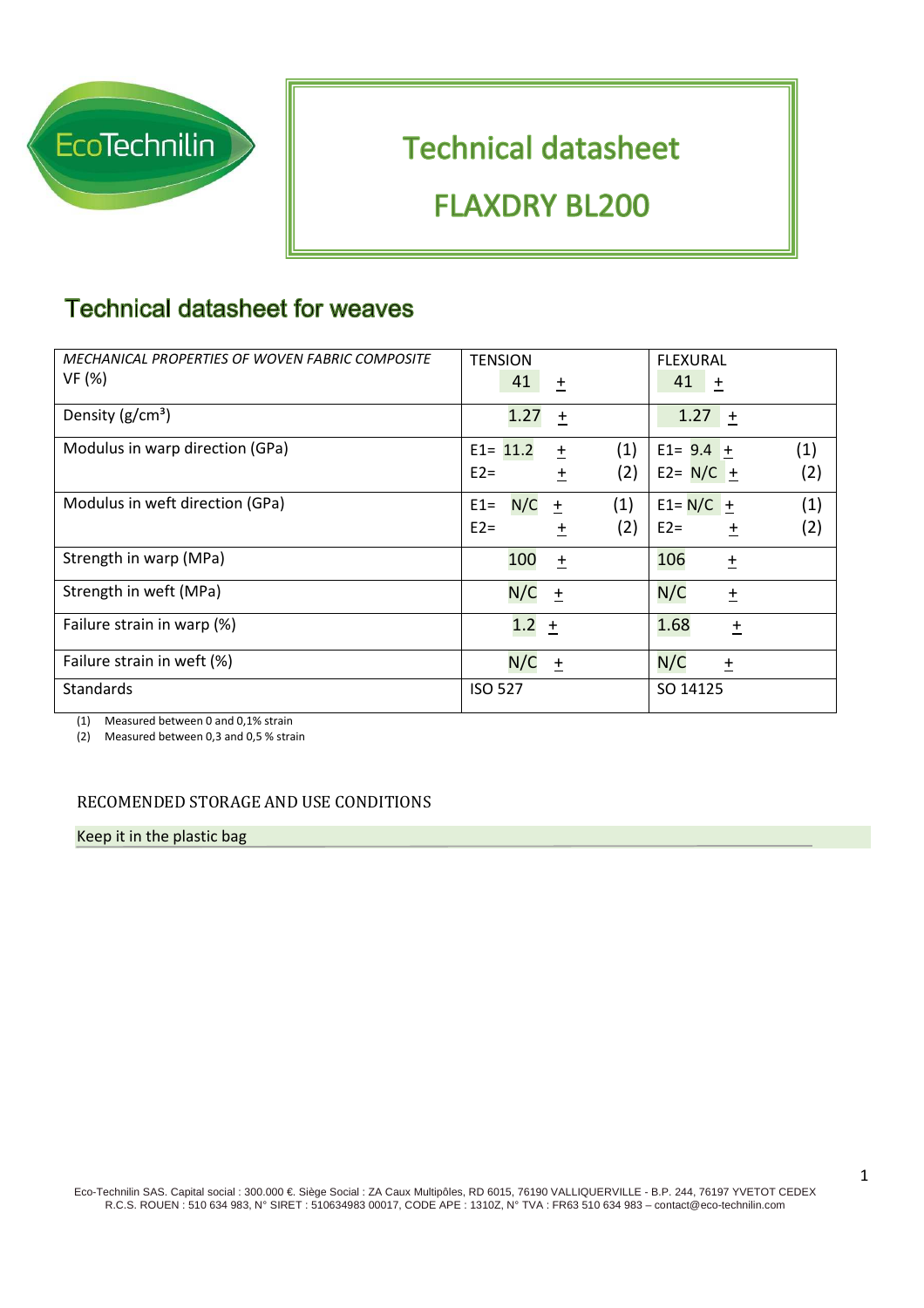

### Description of the fabric

| Property                                    | Unit                              | Standard        | Value          |
|---------------------------------------------|-----------------------------------|-----------------|----------------|
| <b>COMPOSITION</b>                          | VOL %                             |                 | $100 +$        |
| Reinforcing fiber: Flax X<br>Hemp $\square$ |                                   |                 |                |
| <b>AREAL WEIGHT</b>                         | g/m <sup>2</sup>                  | ISO 3801        | $222.1 +$      |
| <b>AREAL VOLUME *</b>                       | mm <sup>3</sup> / mm <sup>2</sup> | Calculation     | $0.153 +$      |
| <b>THICKNESS</b>                            | mm                                | <b>ISO 5084</b> | $0.225 +$      |
| <b>WEAVE STYLE</b>                          |                                   |                 | Twill 2/2      |
| YARNS / CM                                  | (warp)                            | ISO 4602        | 10.2<br>土      |
| <b>PICKS CM</b>                             | (weft yarns)                      | ISO 4602        | 10.1<br>$+$    |
| <b>WEIGHT DISTRIBUTION</b>                  | %                                 |                 | weft: $49.8 +$ |
|                                             |                                   |                 | warp: $50.2 +$ |
| <i>STANDARD WIDTH</i>                       | cm                                | <b>ISO 5025</b> | 103<br>土       |

VOLUME = areal weight  $\overline{x}$  1

density 1000

A glass fiber weave of 200 g/m<sup>2</sup> has an areal volume of 0,079 mm<sup>3</sup> / mm<sup>2</sup>, while a flax weave of 200g /m<sup>2</sup> has an areal volume of  $0.138$  mm<sup>3</sup> / mm<sup>2</sup>.